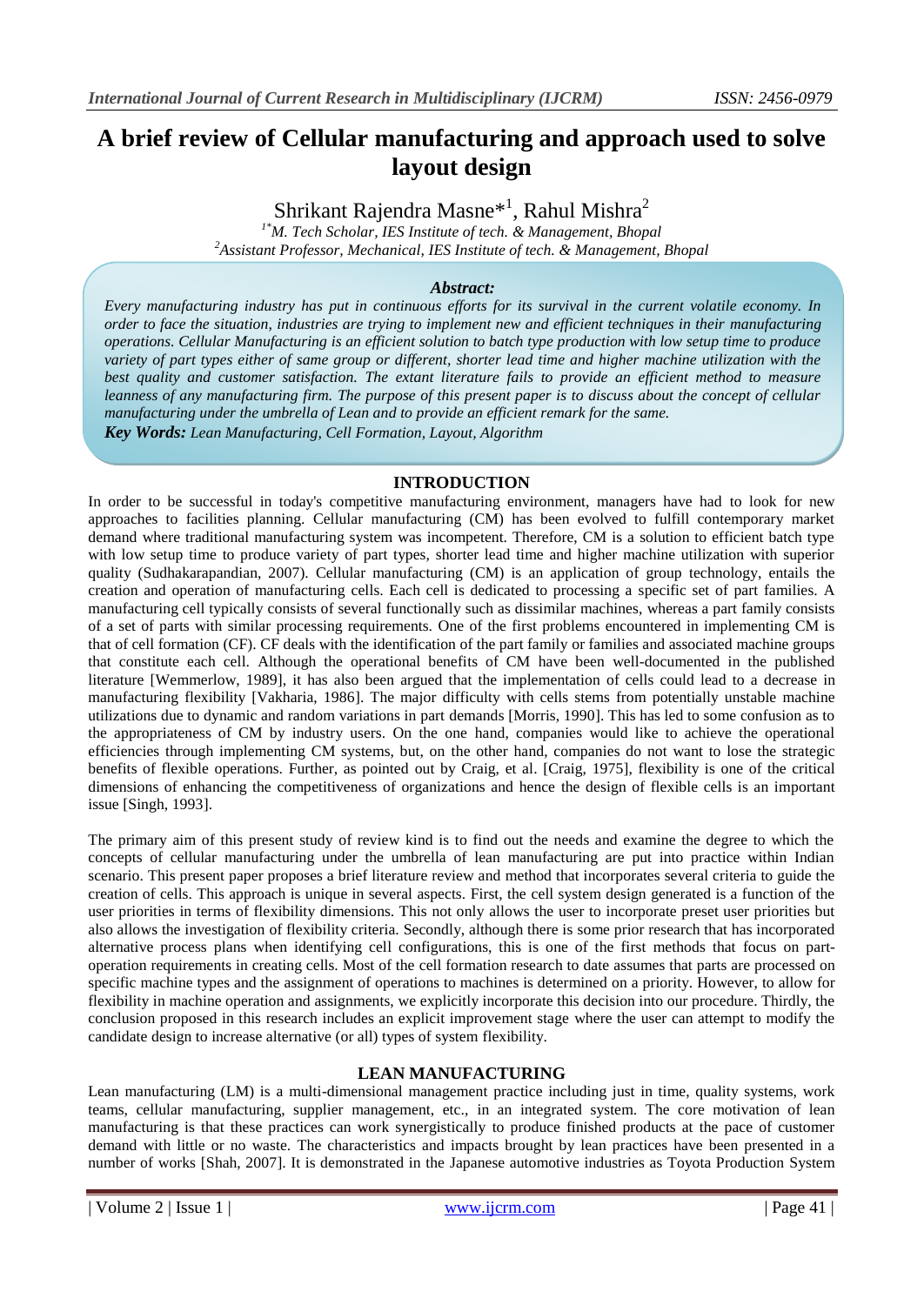(TPS) [Ohno, 1988]. TPS allows the continuous improvement of a business through the relentless elimination of waste, or non-value-added activities. Waste, in TPS, is defined as anything that does not add any value to the product or service from a customer's perspective [Ohno, 1988]. There are seven types of fundamental wastes defined in TPS correction, overproduction, motion, material movement, waiting, inventory, and processing [Shingo, 1992]. To eliminate these wastes, TPS uses tools such as workplace organization, visual communication and control, quick changeovers, pull system, error proofing, etc. [Likr, 2003]. Further, features of a typical LM model include: single piece flow production, non-value-added time elimination, production in the work content time only, relocation of required resources to the point of use, and leveled production by all the processes at the Takt time [Pattanaik, 2008]. Pavnaskar has studied and organized a total of 101 lean manufacturing tools to serve as a link between manufacturing waste and lean tools to assist companies in lean transition [Pavnaskar, 2001]. Every manufacturing industry has put in continuous efforts for its survival in the current volatile economy. In order to face the situation, industries are trying to implement new and efficient techniques in their manufacturing operations. Some of the established tools in this context are lean practices, and its realization has been growing among the industries, particularly in automobile sector. The successful application of various lean practices had a profound impact in a variety of industries, such as aerospace, computer and electronics manufacturing, forging company, process industry (steel), and automotive manufacturing [Sethuraman, 1996]; as a matter of fact, some industry may already be using some of the methodologies without actually realizing it. A study of the literature indicates that survey-based lean assessment work has been carried out in Australian manufacturing industry [Sohal, 1994], electronics manufacturing [Doolen, 2005], Spanish ceramic tile industry [Tomas, 2006], and Malaysian electrical and electronics industry [Wong, 2009]. In light of the above findings, the present study is the first attempt that explores the degree of use of lean practices in machine tool industry and provides direction for future research.

Mohanram (2011) stated that, further research in this area is needed to develop a suitable training demonstrator to teach lean concepts, train the employees, and transform them as lean thinkers. This would help to foresee the firms operations, learn to recognize the value-added and non-value-added activities, and inculcate the habit of wearing "muda spectacles" at all times by everyone. Further, a detailed description of how the lean concepts could be systematically combined, to facilitate the organizations to meet the Takt time in confronting surge and volatile environment, needs to be addressed. This new proposal has to be effectively implemented, not only to manufacturing industries, but also to reach the minds of young engineers.

# **CELLULAR MANUFACTURING**

A cell is a combination of people, equipment and workstations organized in the order of process to flow, to manufacture all or part of a production unit Wilson, L. (2009). He has discussed various characteristics of effective cellular manufacturing practice. He is of the opinion that they should have one-piece or very small lot of flow. The equipment should be right-sized and very specific for the cell operations. It should have C or U shape arrangement or layout so that the incoming raw materials and outgoing finished goods are easily monitored. It should have cross-trained people within the cell for flexibility of operation. There are lots of benefits of cellular manufacturing over long assembly lines. Heizer, J., and Render, B. (2000) have in their paper discussed that the cellular manufacturing concept can lead to reduced work in process inventory, as the work cell is set up to provide a balanced flow from machine to machine.

It can lead to reduced direct labor cost due to the improved communication between employees, better material flow, and improved scheduling. It prompts for the high employee participation due to the added responsibility of product quality monitored by themselves rather than separate quality persons. Olorunniwo F. (1996), states that, there is a need for a new generation of factory layouts that are more flexible, modular, and more easily reconfigurable. Flexibility, modularity, and re-configurability could save factories from the need to redesign their layouts each time their production requirements change. Several layout design strategies have recently been proposed by researchers in order to improve the performance of job shops which are working under volatile manufacturing environments. Irani S. A (1999), divided these layout strategies into modular layouts, reconfigurable layouts, agile layouts and distributed layouts. Wemmerlov U., Hyer N.L. (1987) has opined that the modular layout concept uses the idea of grouping and arranging the machines required for subset of operations in different routings into a specific (classical) layout configuration that minimizes distances or cost. In reconfigurable layout approach it is assumed that resources can be easily moved around so that relocation of departments is feasible. Once this assumption is made then the layout problem becomes a multiperiod facility layout problem. In agile layout approach the design objectives of the layouts are different than the classical design objectives. In this approach performance measures, such as production throughput, cycle time, work in progress inventory etc. are used as the design objectives. Any type of layout like cellular, functional etc. can be developed by using performance measures. The difficulty with this approach is lengthy simulations. Generally simulation optimization approaches are more employed for designing such layouts. Wemmerlov U., Hyer N.L. (1989) developed a multiple objective parametric simulation optimization system for designing such layouts.

Cellular manufacturing (CM) is an application of group technology, a manufacturing philosophy in which parts are grouped into part families, and machines are allocated into machine cells to take advantage of the similarities among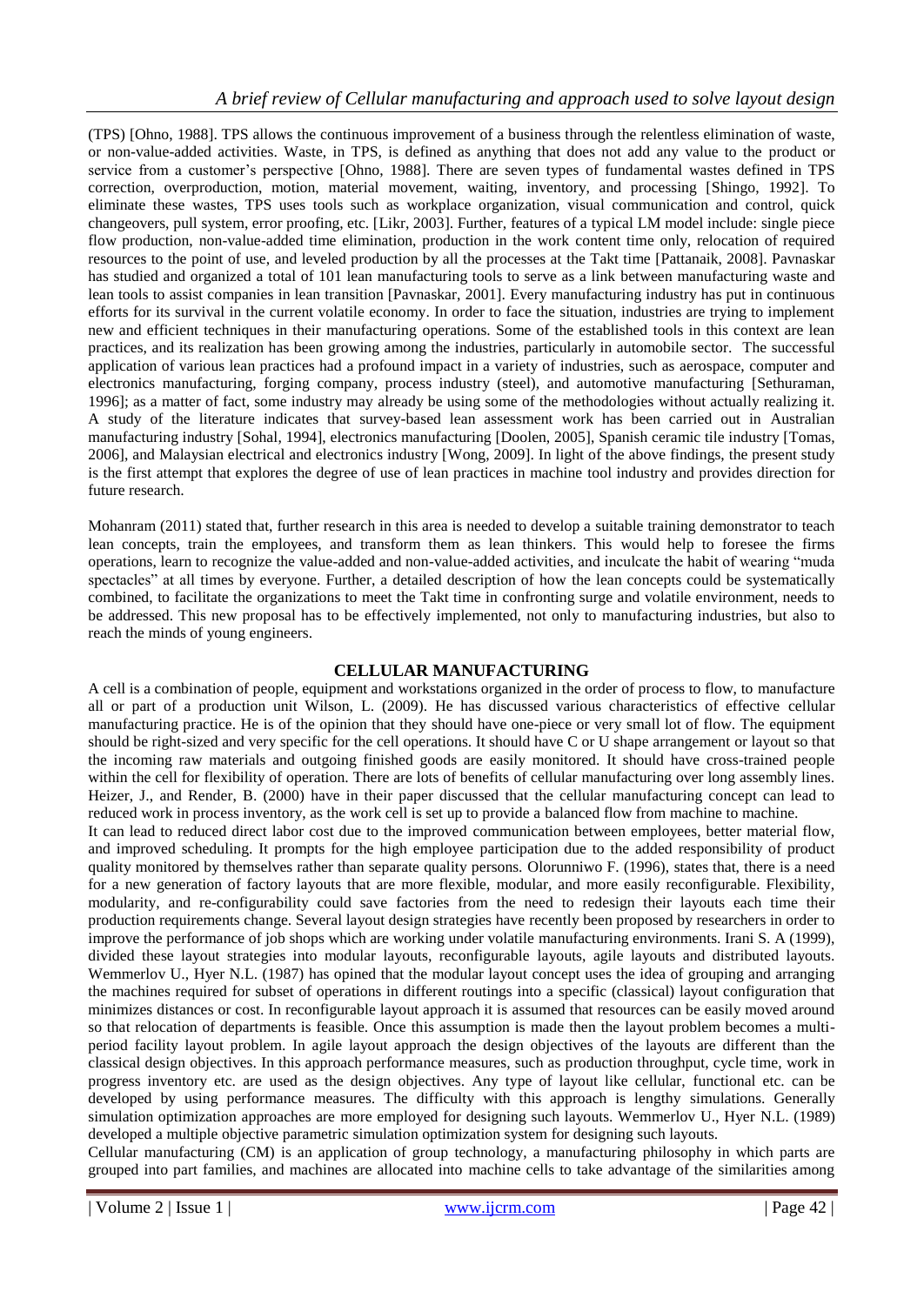parts in manufacturing. The significant benefits of cellular manufacturing are a reduced setup time, reduced work-in process inventory, reduced throughput time, reduced material handling costs, improved product quality and simplified scheduling, etc. Nicoletti, S. Nicosi (1998) has opined that the cell formation (CF) problem is the first step of the design of cellular manufacturing systems. The main objective of CF is to construct machine cells and part families, and then dispatch part families to machine cells to optimize the chosen performance measures such as inter-cell and intra-cell transportation cost, grouping efficiency, exceptional elements, etc. Numerous methodologies have been reported to identify machine cells and their associated part families. Some of the widely used methods are the similarity coefficient methods (SCM). A manufacturing cell consists of several functionally dissimilar machines which are placed in close proximity to one another and dedicated to the manufacture of a part family. In Cellular manufacturing, part families are formed based on the similarities of design and manufacturing attributes of the parts to be produced. Then a group of machines along with the part families to be produced are formed as cells (Chalapathi, 2012).

## **ROLE OF CELLULAR LAYOUT**

Cellular layout helps to achieve many of the objectives of LM due to its ability to help eliminate many non-value added activities from the production process such as waiting times, bottlenecks or difficulty, transport and works-in-progress. Many companies implement cellular layout for certain parts of the production process but not the entire production process. A case study on implementing a cellular production layout for a series of intermediate production processes at Franklin Corp., a US manufacturer of upholstered furniture, reported a 36% increase in labor productivity as a result of implementing a lean manufacturing system. In the present day of manufacturing, cells can be formed easily for any industry whether it is a small-scale or a large-scale industry. When the Takt times are calculated for every part manufactured in the industry through intercellular and intracellular part movements, then the problem of locating machines on the shop floor occurs when it is a job type production unit; this problem is the main reason for reconfiguration of machines and layout design for every demand. To eliminate these problems, a proper method is required to achieve a rhythm in manufacturing lean line by identifying value adding, non-value adding, and necessary non-value adding activities within a proper cell layout through an optimum feasible Takt time . It is not so difficult to identify an optimum cell layout from any industrial data; only identification of cells is not the complete solution because the cells should have a proper rhythm of manufacturing line, minimizing wastages like bottleneck time, waiting time, material handling time, etc. Therefore, to make cellular manufacturing efficient, it is necessary to implement various concepts of lean manufacturing within this cellular layout. In this paper, a case study is presented to design a cellular layout for the implementation of the lean manufacturing or, in other words, a cellular layout which follows lean principles.

## **CELL FORMATION**

In recent years there has been a tremendous growth in the number of CF methods. The surge of interest in the area has been fueled not only by surveys that have shown the benefits of CM systems [1] but also because there is substantial industry interest in implementing CM systems. In the context, Tilsley and Lewis [Tilsley, 1977] were the first to propose a CF method where routing flexibility was a primary consideration. They essentially propose a system of `cascade' cells that are created such that the more critical part families can be processed in more than one cell. Thus, machines required to process critical part families are allocated to more than one cell. Although the algorithmic details of the procedure are not provided, they do point out the importance of building in routing flexibility when machines within cells are subject to breakdowns. Machine downtime in a cell could be handled by having multiple machines of the same type in a cell or by routing operations performed on one machine in a cell to other machines in the same cell; however, these factors are not considered in their procedure.

Dahel and Smith [Dahel, 1993] propose a procedure to create cells such that routing flexibility and cell independence could be simultaneously considered. They essentially formulate the CF problem as a multi-objective mathematical model that simultaneously attempts to create independent cells (by minimizing intercellular materials and flexible cells (i.e., cells containing the largest variety of machine types). Their logic is that routing flexibility of the system is maximized when we can create such flexible cells.

In terms of flexibility dimensions, there has been a remarkable lack of interest in designing cells that can respond quickly to changes in the part demands (in terms of new part introduction and in terms of changes in volumes of current part). To address this issue, Vakharia, et al. [Vakharia, 1997] develop a framework and measures for different flexibility types relevant in the context of CM systems.

#### **These types are:**

- · Machine type flexibility: the ability of the machines grouped into cells to process a large number of distinct operation types; · routing flexibility: the ability of the cell system to process parts completely in multiple cells.
- · Part volume flexibility: the ability of the cell system to deal with volume changes in the current part mix; and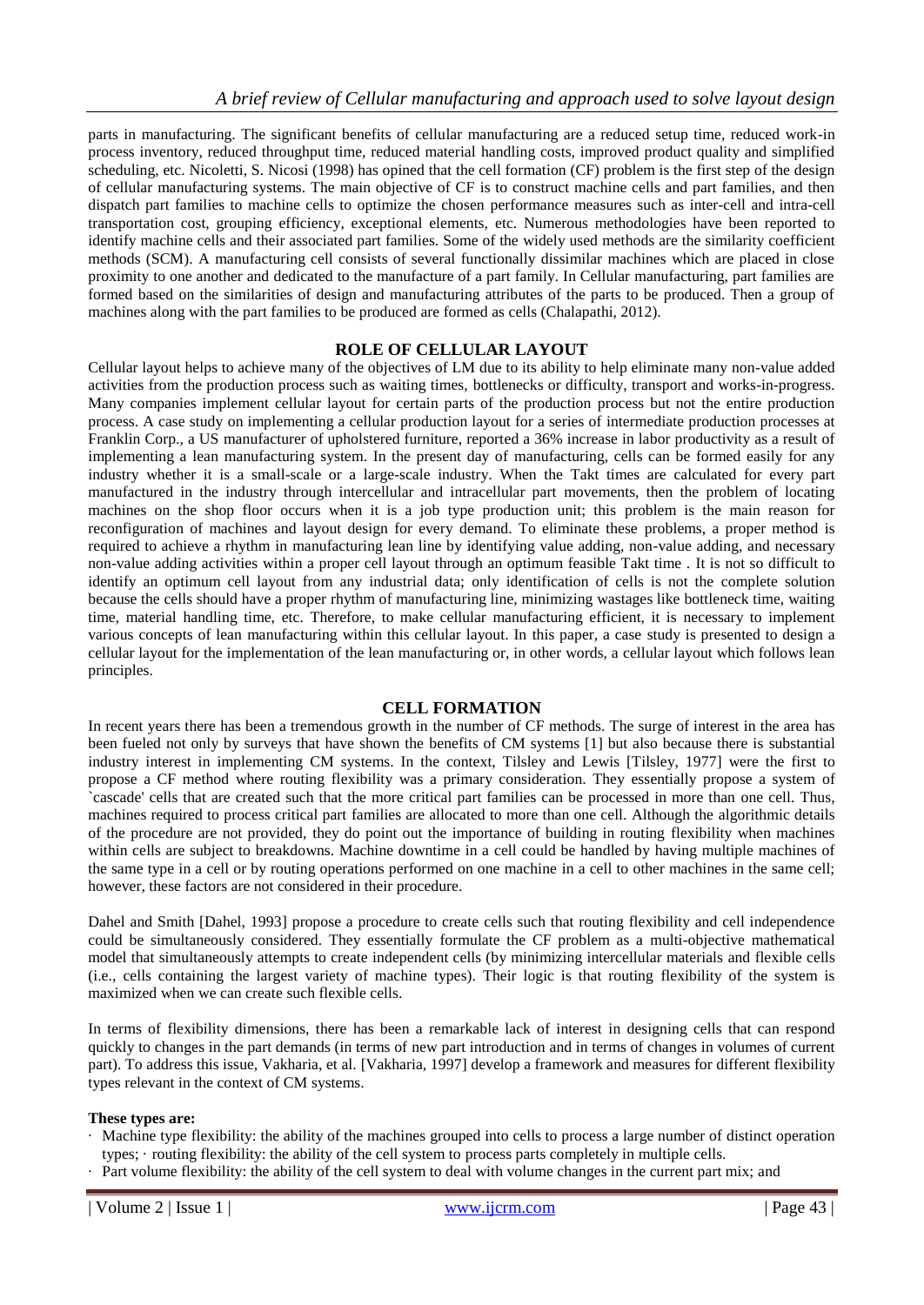· Part mix flexibility: the ability of the cell system to handle different product mixes with minimum disruption.

Out of all these flexibility types, routing, part volume, and part mix flexibilities are determined by the cell system design generated, whereas machine type flexibility is also a function of the technological constraints on the machines. Hence, the cell formation method is of paramount importance when implementing a Cellular Manufacturing because the success of Cellular Manufacturing depends greatly on the initial grouping of machines and parts. Ever since the concept of Cellular Manufacturing is introduced attempts were made by different researchers and practitioners to develop algorithms for the efficient cell formation. There are many types of layout design in manufacturing system such as process layout, product layout and cellular layout. A process layout is suitable for high degree of interdepartmental flow and little intradepartmental flow. It is proper for low-volume, high variety environment. On the other hand, a product layout is used for high-volume, low variety environment. A cellular layout is suggested for medium-volume and medium-variety environment (Hachicha, 2007). This kind of layout is also appropriate for both automated and non automated manufacturing systems.

## **LAYOUT DESIGN**

Layout design and the flow of materials have a significant impact on performance of any manufacturing system. These can help to increase production productivity, reduce work in process and inventory, short production lead time, streamlines the flow of materials, cost and reduce non value added activities from the production process of waiting and transportation, which make the factory meet customers requirement quickly. There are many types of layout design in manufacturing system such as process layout, product layout and cellular layout. A process layout is suitable for high degree of interdepartmental flow and little intradepartmental flow. It is proper for low-volume, high variety environment. On the other hand, a product layout is used for high-volume, low-variety environment.

A cellular layout may be suggested for medium-volume and medium-variety environment. This kind of layout is also appropriate for both automated and non-automated manufacturing systems.

Various approaches have been suggested for forming manufacturing cells and layouts. Good discussions of CMS can be found in Burbidge (1963), Suresh and Meredith (1985) and Selim et al. (1998). Techniques range from the simple to the sophisticated and flexible. The simple techniques usually manipulate part-machine matrices. The sophisticated ones can handle many constraints in forming cells such as maximum cell size, different demands for different products, number of cells and set-up costs.

## **MULTI-PERIOD PLANNING**

Now days, shorter product life cycles are an increasingly important issue in cellular manufacturing. One cannot assume that the designed cells will remain effective for a too long time. Ignoring the planned new product introductions would necessitate subsequent ad-hoc changes to the cellular manufacturing system (CMS) causing production disruptions and unplanned costs. Thus one has to incorporate the product life cycle changes in the design of cells. This type of model is called the multi-period CMS. In this model, we assume that a reasonable forecast of new product introductions and part mix or volume changes can be made so that a multi-period plan is possible. For a review of the general multi-period layout planning models see Balakrishnan and Cheng (1998). Wicks and Reasor (1999) identify three common objectives to be met when designing the multi-period CMS, i.e., 1) minimizing the inter-cell transfer of parts, 2) minimizing duplication of machines, and 3) minimizing the between-period reconfiguration of cells. Subcontracting firms are good candidates for this model as these firms produce a variety of parts for a number of customers (Drolet et al. 1996). Balakrishnan and Cheng (2005) suggested a two-stage method to solve multi-period problem. Based on the static CMS and rearrangement of the CMS are separated so that each is solved separately. Thus it is flexible in that the decision maker can be used different preferred methods for each stage. In the paper the authors use a genetic algorithm for the static phase and dynamic programming for the dynamic phase, but point out that any method may be used. They also do some sensitivity analysis in the dynamic phase to illustrate the use of the dynamic approach in helping to improve the CMS.

Askin et al. (1997) have proposed a four-stage algorithm that designs cells to handle variation in the product mix. Initially a mathematical programming based method is used to assign operations to machine types. Subsequent phases allocate part-operations to specific machines, identify manufacturing cells, and improve the design. Experiments are also conducted to evaluate the effect of factors such as utilization and maximum cell sizes on the effectiveness of the algorithm.

Again, cells once designed are expected to remain unchanged during the planning horizon.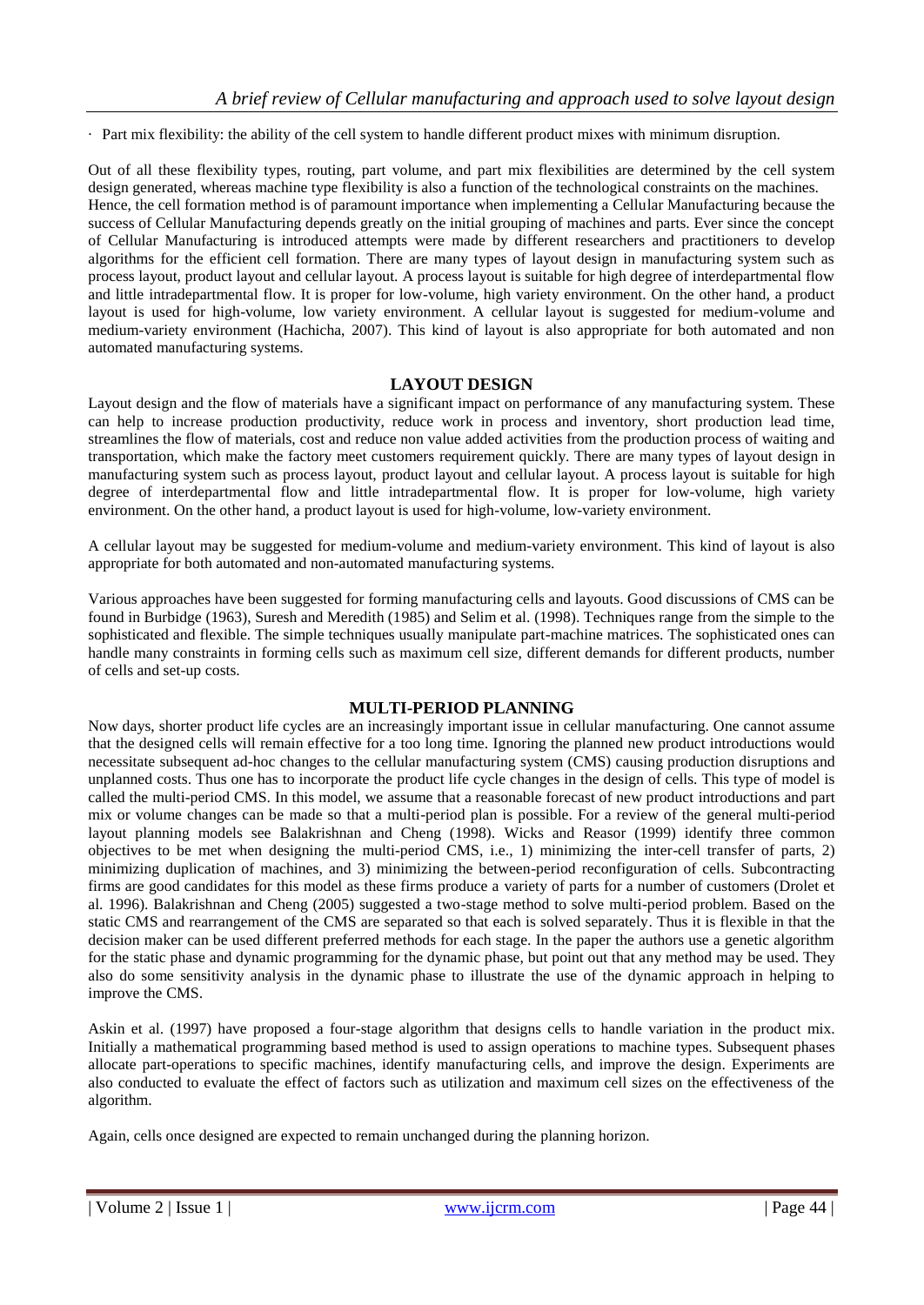# **VIRTUAL MANUFACTURING CELLS**

Many of the researchers have suggested the use of Virtual Manufacturing Cell Systems (VCMS) when product demand is uncertain or unpredictable. In a virtual (logical) cell, machines are dedicated to a product or a product family as in a regular cell, but the machines are not physically relocated close to each other. The paper by McLean et al. (1982) is one of the first to propose such an approach. An example of VCMS is shown in Figure 1.



Figure 1: A virtual manufacturing system

In a VCMS, machines in a functionally organized facility would be temporarily dedicated to a part family. When a part requires processing it is routed to those machines dedicated to the part family. Thus as in physical cells, dominant flow patterns arise. Machines in the virtual cell are set up for that product family. If the demand pattern changes, the machines in any virtual cell can be reassigned to another part family. Since no machines have to be moved, there is really no rearrangement cost. This is an important advantage since using physical cells in the face of uncertain demand might result in cells having to be rearranged frequently on an ad-hoc basis. If the machines are not mobile, this could result in high costs (if the cells are reconfigured) or high inefficiency (if the cells are not reconfigured).

Ratchev (2001) describes an iterative and concurrent method for designing virtual manufacturing cells through four steps. The first step involves identifying component requirements and generating processing alternatives. Then the boundaries of the virtual cell capabilities are defined, following which the machine tools are selected. The final step is system evaluation. Prince and Kay (2003) discuss the use of virtual groups (VG) to enhance agility and leanness in production. Both VCMS and VG use the concept that machines in a cell need not be physically located close to one another. However, while VCMS focuses on managing the process, VG focuses on the management of products from design to production. So the relationship of VCMS to VG is somewhat analogous to the relationship between CMS and GT. GT is a much broader concept than CMS and in fact includes CMS as its component. GT involves among other things, part family identification, engineering design rationalization and variety reduction, and process planning.

# **APPROACH USED IN CELLULAR MANUFACTURING**

Filho and Tiberti (2006) introduced grouping genetic algorithm with new crossover, mutation operators, correction scheme and a new codification scheme of chromosomes based on machine groups rather than individual machine and the methodology efficiently seemed to converge faster. Hu and Yasuda (2005) pursued a research based on alternative process routes for cell formation problem and developed a GGA (Grouping Genetic Algorithm ) methodology with new chromosome representation, separate crossover heuristic and special mutation technique which produces efficient and optimal solution. The effectiveness of the method depends upon the quantity and accuracy of the information available (Karuna et al., 2012). Many current cellular manufacturing applications are running in a non optimal environment and their performance could be improved by optimizing the parameters.

Nsakanda et al. (2006) modeled a CFP with multiple dimensions such as operations sequence, part demands, machine capacities, multiple process plans and multiple routings and developed a GA method combined with price-direct decomposition method, and computational experiment produced good results for large-scale problems. Tabu search is believed to be one of the most successful meta-heuristic techniques for the NP (Non-Polynomial) complete applications. A comprehensive introduction to TS (Tabu Search) can be found in the book by Glover and Laguna (1997). Sun et al. (1995) modelled the CFP (Cell Formation Problem) with an objective of minimizing inter-cell material flows as a graph partition problem and developed a TS-based iterative improvement algorithm to solve the resulted problem. Logendran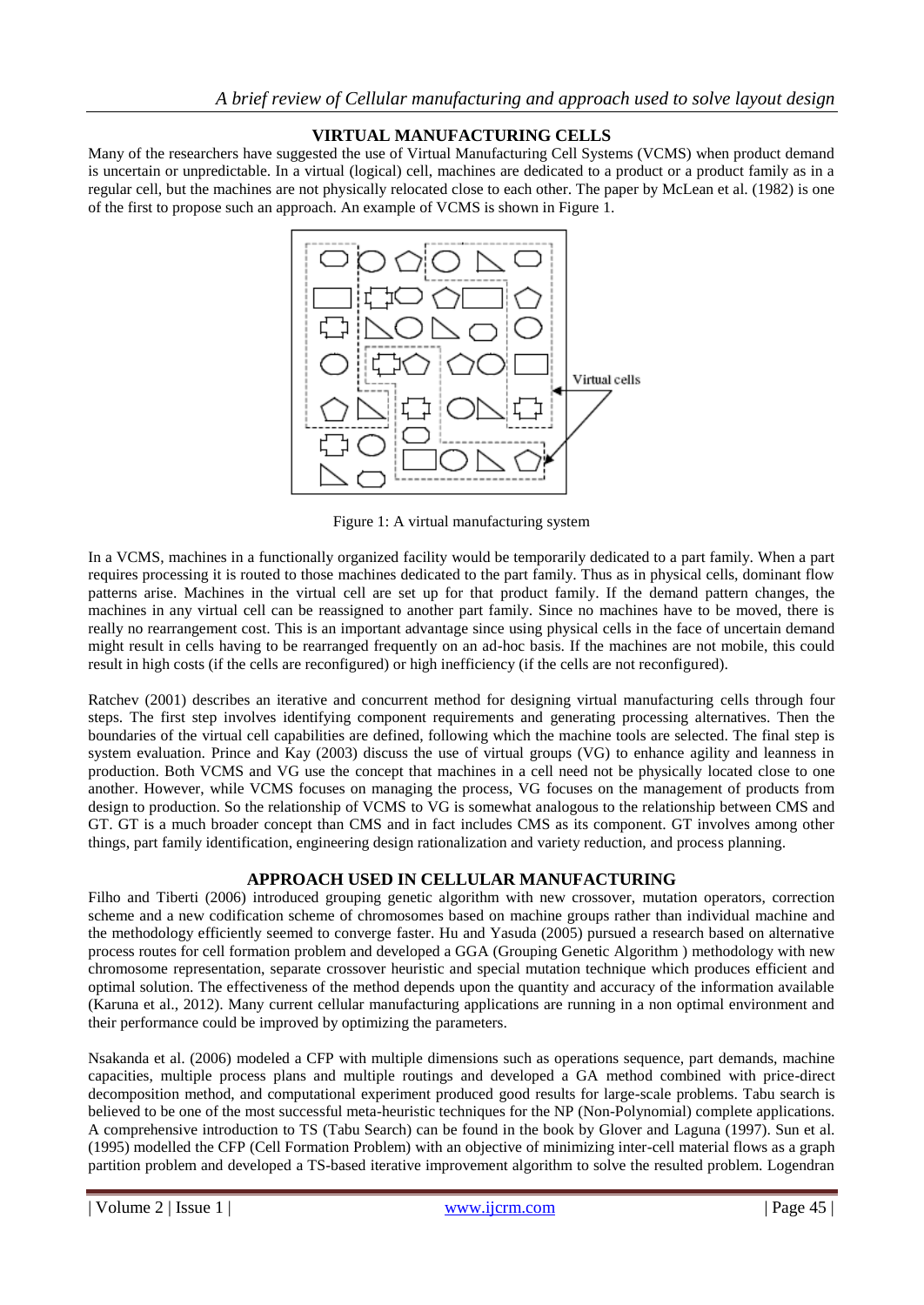and Karim (2003) also considered long-term memory based on minimal frequency to solve CFP, and a TS approach was developed to improve solutions which was initially developed followed by six different versions of it in order to investigate the impact of long term memory and the use of fixed versus variable tabu list sizes. All approaches outperformed the mixed-integer programming model obtaining solutions which are close to optimal in no significant amount of time. Cao & Chen (2004) stated a CFP with fixed charge cost by minimizing the summation of inter-cell material handling cost, cell construction cost and machine related costs using an embedded. Optimization procedure to transform the original mixed integer programming model into a pure binary problem, hence applied TS to yield optimal or near optimal solution of the reduced problem. Das et al. (2006) proposed the multi-objective mixed integerprogramming model for CMS design by minimizing machine operating and utilization cost and total material handling cost and maximizing system reliability. The methodology introduced is hybridized SA (Simulated Annealing) with GA operator to obtain better neighboring solutions. Arkat et al. (2007) developed a sequential CFP model based on SA for large-scale problems and compared their method with GA. They reported similar results for both methods where SA needed less computational time. Safaei et al. (2008) proposed a model of dynamic cellular manufacturing system (DCMS) with different objectives of minimizing total machine cost, intercell and intracell material handling cost, reconfiguration cost and solved their model using mean field annealing (MFA) embedded SA and MFA-SA. Wu et al. (2008) experimented with a SACF model which is sequential in nature, which follows minimization of number of voids and EEs. Evolutionary algorithms (EAs) are global, parallel, search and optimization methods, found on the principles of natural selection (Darwin, 1929) and population genetics (Fisher, 1930). PSO algorithm was first proposed by Kennedy and Eberhart (1995) in the mid-90s, which is one of the latest evolutionary optimization techniques. PSO is inspired by the metaphor of social interaction and communication in a flock of birds or school of fishes. In these groups, there is a main agent who guides the movement of the whole swarm. The movement of every individual is based on the main agent and on his own knowledge. PSO (Particle Swarm Optimization) is population-based and evolutionary in nature. Therefore, particles in a PSO method normally follow the main agent which is the one with the best performance. The techniques required to investigate the effect on different performance measures if the number of cell / cell size/composition of cells varied (Arora et al., 2011). a mathematical programming approach is proposed to design a layered cellular manufacturing system in highly fluctuated demand environment. A mathematical model is developed to create dedicated, shared and remainder cells with the objective of minimizing the number of cells. In contrast with classical cellular manufacturing systems, in layered cellular systems, some cells can serve to multiple part families (Bulent, 2015).

## **CONCLUSION**

There has been much literature in the area of cellular manufacturing. Most of the research in this area assumes that cells once designed need not to be redesigned for a considerable length of time. However, with the advent of global competition and advancements in technology, life cycles of products have become much shorter. CMS and particular layout can be selected for minimization of the costs of material handling and investment in machines. Some recent work in CMS has started to address cell reconfiguration and uncertainty issues. Moreover all the measures have been quantitative. However, often there may be a combination of qualitative and quantitative considerations in designing layouts for effective resource utilization. The present aspect may be an important qualitative criterion in designing layouts and could be incorporated by the use of multi-objective methods in layout design**.** One of the advantages of pure CMS is that workstations are designed to be in proximity of one another, based on product flow. This opens opportunities for organizing the best teams of workers with decision making responsibilities. Future research needs to examine how these issues could be integrated with flexible cell design, which helps dealing with demand and part mix variations, but where machines may not be physically located to next to each other. Future case studies of the implementation of some of the procedures described in this paper may shed lights on these issues. Boudreau (2004) presents a survey of papers that appeared in the first fifty years of the journal Management Science related to organizational behavior.

#### **REFERENCES**

- [1] Askin, R.G., Standridge, C. R. (1993), Modelling and Analysis of manufacturing systems, Hamiton Printing, USA, pp.163- 165.
- [2] Abdulmalek FA, Rajgopal J (2006) Analyzing the benefits of lean manufacturing and value stream mapping via simulation: a process sector case study. Int J Prod Econ 107:223–236
- [3] Bulent et. al. (2015) Comparison of layered cellular manufacturing system design approaches, omputers & Industrial Engineering 85 (2015) 346–358.
- [4] Burbidge, J. (1979), Group Technology in the Engineering Industry, Mechanical Engineering Publications LTD, London, pp. 60-68, 103-105.
- [5] Craig, R.J., Moore, J.M. and Turner, W.C. (1975) Planned pro- duction ¯exibility. Industrial Engineering, 7(1), 33±37.
- [6] Dahel, N.E. and Smith, S.B. (1993) Designing flexibility into cellular manufacturing systems. International Journal of Production Research,  $31(6)$ ,  $933\pm945$ .
- [7] Dyer JH, Ouchi WG (1993) Japanese-style partnerships: giving companies a competitive edge. Sloan Manag Rev 35:51–63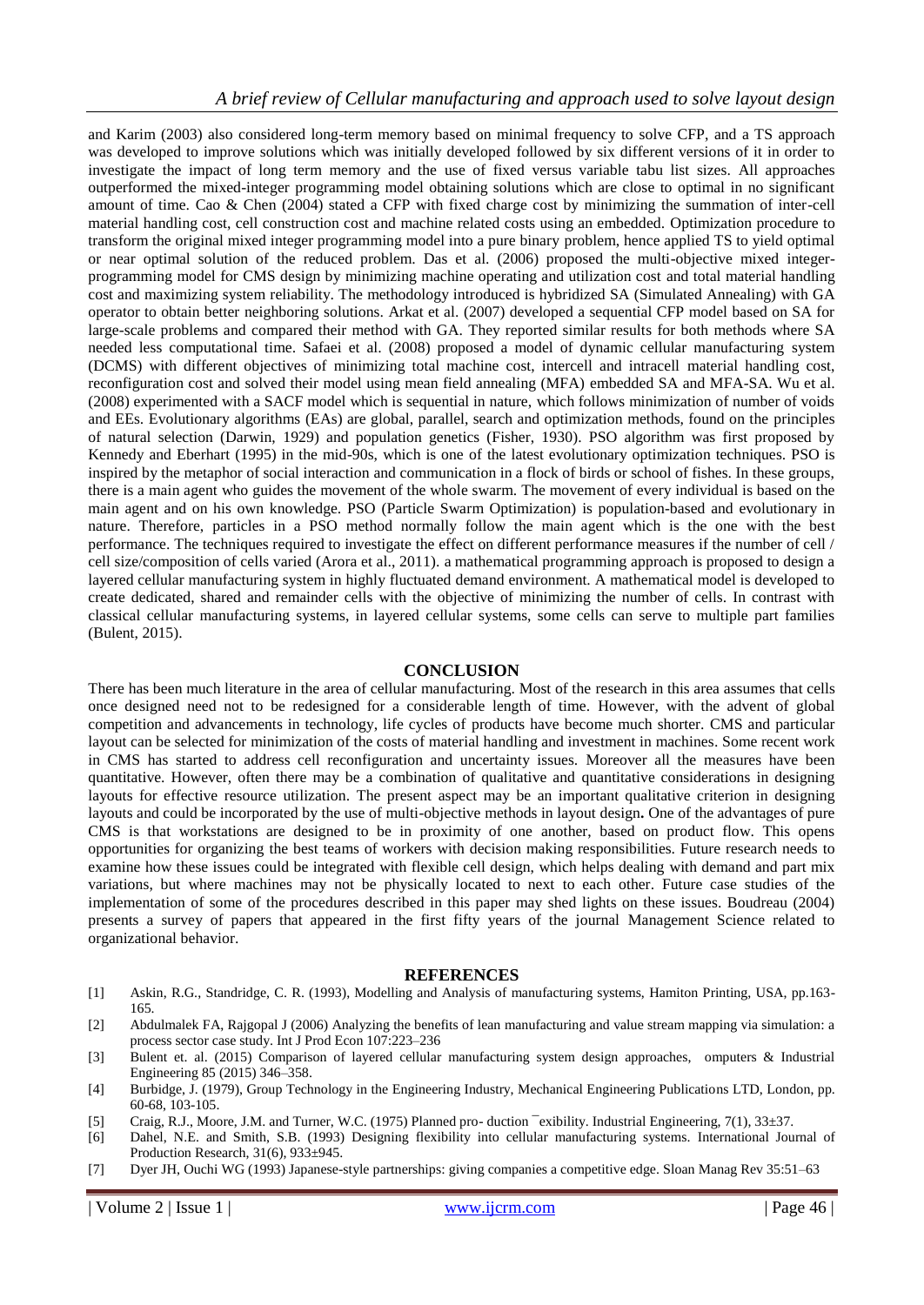- [8] Doolen TL, Hacker ME (2005) A review of lean assessment in organizations: an exploratory study of lean practices by electronics manufacturers. J Manuf Syst 24(1):55–67
- [9] Gupta T, Seifoddini H (1990) Production data based similarity coefficient for machine-component grouping decisions in the design of a cellular manufacturing system. Int J Prod Res 28:1247–1269
- [10] Houlahan CJ (1994) Reduction of front-end loading of inventory: making the airframe industry lean through better inventory management. Massachusetts Institute of Technology, Cambridge
- [11] Hachicha W, Masmoudi F, Haddar M (2007) An improvement of a cellular manufacturing system design using simulation analysis. Int J Sim Mod 4(6):193–205.
- [12] Hoeck M (2008) A workload control procedure for an FMC integrated in a job shop. Int J Comput Integr Manuf 21(6):666– 675
- [13] Huang MG, Chang PL, Chou YC (2003) Fast algorithm for evaluating the similarity of manufacturing processes within dynamic production environment. Int J Prod Res 41(17):4171–4183.
- [14] Haque B (2003) Lean engineering in the aerospace industry. Proc Inst Mech Eng, B J eng manuf 217:1409–1420
- [15] Irani SA, Subramanian S, Allam YS (1999) Introduction to cellular manufacturing system. In: Irani SA (Ed.), Handbook of Cellular Manufacturing Systems, (pp. 29–30) ISBN 0-471-12139- 8. Wiley: New York
- [16] Irani S. A. (1999), Handbook of Cellular Manufacturing Systems; Wiley, New York
- [17] Jina J, Bhattacharya AK, Walton AD (1997) Applying lean principles for high product variety and low volumes: some issues and propositions. Logist Inf Manag 10(1):5–13
- [18] Liker JK (2003) The Toyota Way: 14 management principles from the world's greatest manufacturer. McGraw Hill, New York
- [19] Laughlin, K (1995) Increasing competitiveness with a cellular process. Ind Eng (April):30–33.
- [20] MacDuffie JP, Sethuraman K, Fisher ML (1996) Product variety and manufacturing performance: evidence from the international automotive assembly plant study. Mgmt Science 42:350–369
- [21] Morris, J.G. and Tersine, R.J. (1990) A simulation analysis of factors influencing the attractiveness of group technology layouts. Management Science, 36(8), 1567±1578.
- [22] Monden Y (1983) Toyota Production System. Industrial Engineering and Management Press, Norcross
- 
- [23] Nicoletti,SNicosi a G.,Group Technology with flow shop cells ,University of Roma,Itally(1998).<br>[24] Nicoletti, S., Nicosia, G., Pacifici, A. (1998), Group Technology with flow shop cells,University Nicoletti, S., Nicosia, G., Pacifici, A. (1998), Group Technology with flow shop cells, University of Roma, Italy.
- [25] Olorunniwo F. (1996), Changes in production planning and control systems with implementation of cellular manufacturing; *Production and Inventory Management, First Quarter*; 65-69.
- [26] Ohno, T. (1988). Toyota production system: beyond large-scale production. Cambridge,MA, Productivity Press.
- [27] Ohno T (1988) Toyota Production System: beyond large scale production. Productivity, Portland
- [28] Pattanaik LN, Sharma BP (2008) Implementing lean manufacturing with cellular layout: a case study. Int J Adv Manuf Technol, 42:813. doi:10.1007/s00170-008-1629-8
- [29] Pavnaskar SJ (2001) Developing a structured toolset for lean product development. Master of Science Thesis, Michigan Technological University, Houghton, Michigan.
- [30] Sahoo AK, Singh NK, Shankar R, Tiwari MK (2008) Lean philosophy: implementation in a forging company. Int J Adv Manuf Technol 36:451–462.
- [31] Sohal AS, Egglestone A (1994) Lean production: experience among Australian organizations. Int J Oper Prod Manage 14 (11):35–51
- [32] Singh, N. (1993), Design of cellular manufacturing systems, European Journal of Operational Research 69, pp.284-291.
- [33] Spear, S, Bowen, KH (1999) Decoding the DNA of the Toyota Production System. Harvard Bus Rev (September– October):96–106.
- [34] Shingo S (1992) The Shingo prize production management system: improving process functions. Productivity, Cambridge
- [35] Singh, N. (1993) Design of cellular manufacturing systems: an invited review. European Journal of Operational Research, 69(4), 284±291.
- [36] Shah R, Ward PT (2007) Defining and developing measures of lean production. J Oper Manag 25:785–805
- [37] Tilsley, R. and Lewis, F.A. (1977) Flexible cell production systems  $\pm$  a realistic approach. Annals of the CIRP, 25, 269 $\pm$ 271.
- [38] Tomas B, Antonio MJ (2006) An empirical study of lean production in the ceramic tile industry in Spain. Int J Oper Prod Manage 26(27):505–531
- [39] Vakharia, A.J. (1986) Cell formation in group technology: a framework for evaluation. Journal of Operations Management, 6(3), 257±272 (1986).
- [40] Vakharia, A.J., Askin, R.G. and Selim, H.M. (1997) Flexibility considerations in cell design. in Handbook of Cellular Manufacturing, Irani, S.A. (ed.), John Wiley and Sons, New York, pp. to appear.
- [41] Wong YC, Wong KY, Ali A (2009) A study on lean manufacturing implementation in the Malaysian electrical and electronics industry. Eur J Sci Res 38(4):521–535
- [42] Wemmerlov U, Johnson DJ (1997) Cellular manufacturing at 46 user plants: implementation experiences and performance improvements. Int J Prod Res 35:29–49 doi: 10.1080/002075497195966.
- [43] Wemmerlov U., Hyer N.L. (1987), Research issues in cellular manufacturing; *International Journal of Production Research*  25(3); 413-431.
- [44] Wemmerlov U., Hyer N.L. (1989), Cellular manufacturing in the U.S. industries: A survey of users; *International Journal of Production Research* 27(9); 1511-1530.
- [45] Womack, J.P., Jones, D.T., & Roos, D. (1990). The machine that change the world. New York, Free Press.
- [46] Womack, J.P., & Jones, D.T. (1996). Lean thinking: banish waste and create wealth in your corporation. New York, Simon & Schuster.